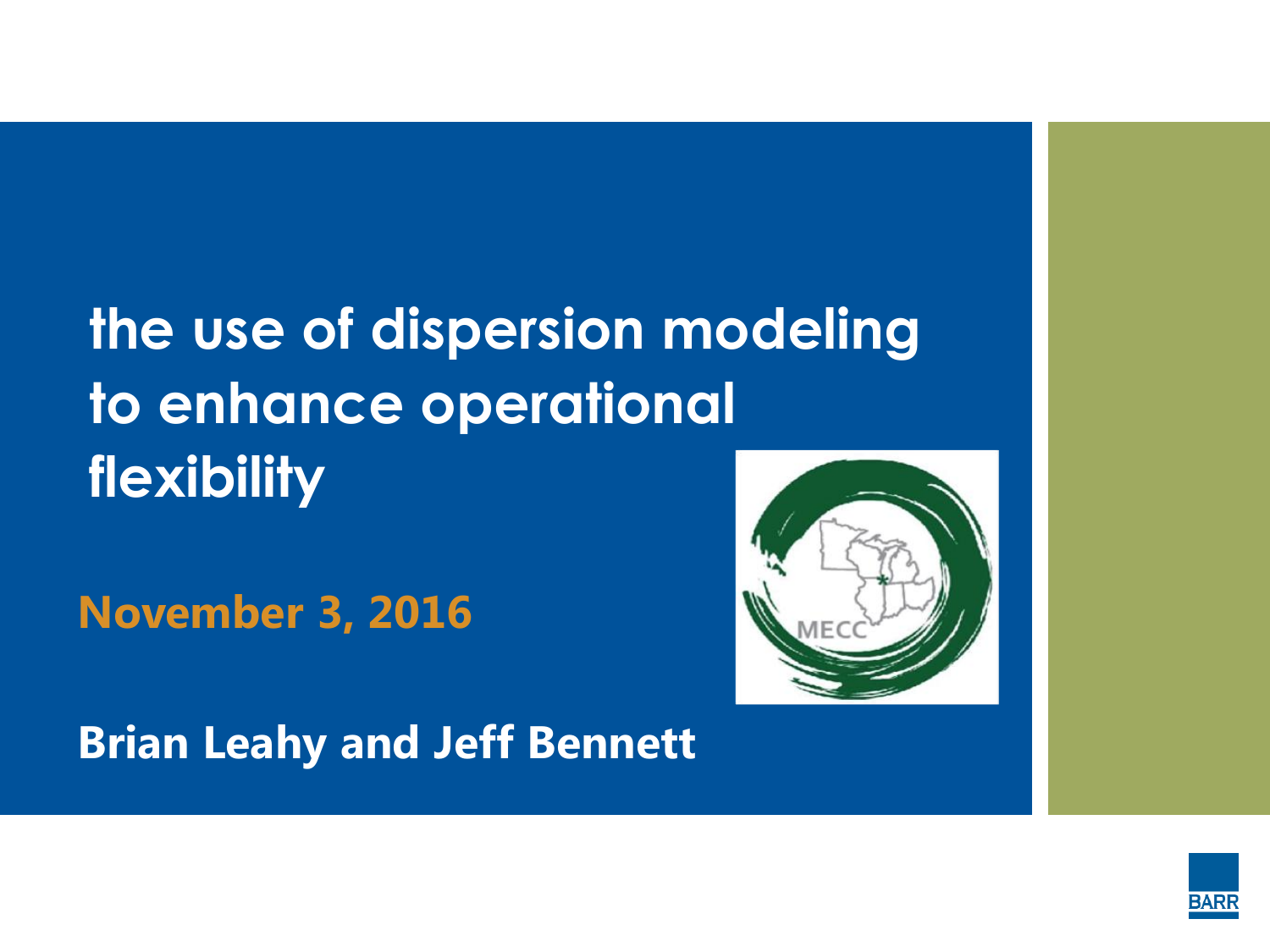**as air impact requirements evolve, what are the issues that I need to be aware of?**

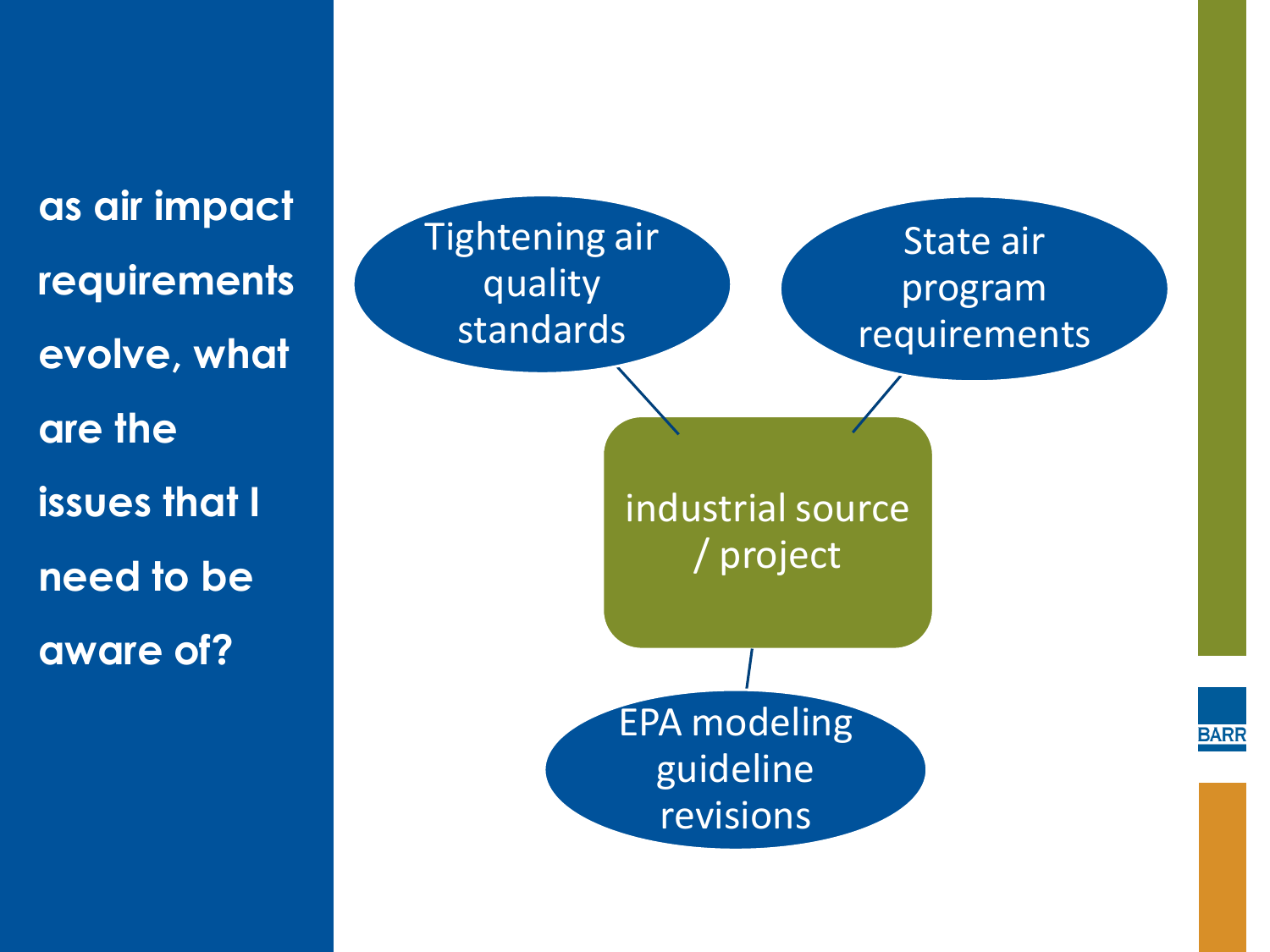**goal of this presentation**

- Identify steps that a facility may take to ensure:
	- new or modified processes are afforded the utmost operational flexibility
	- a margin is left or a plan is developed for future changes (e.g., growth, more stringent standards)
- To accomplish this goal:
	- examine changes to air quality standards and modeling guideline
	- − try to anticipate EPA's next moves and their potential impact on your facility's operations
	- − review the current status of air impact requirements in your state
	- as part of early project planning,
		- determine critical path air quality issues for your project and
		- identify the best approach(es) within the modeling paradigm to find the most cost effective solution

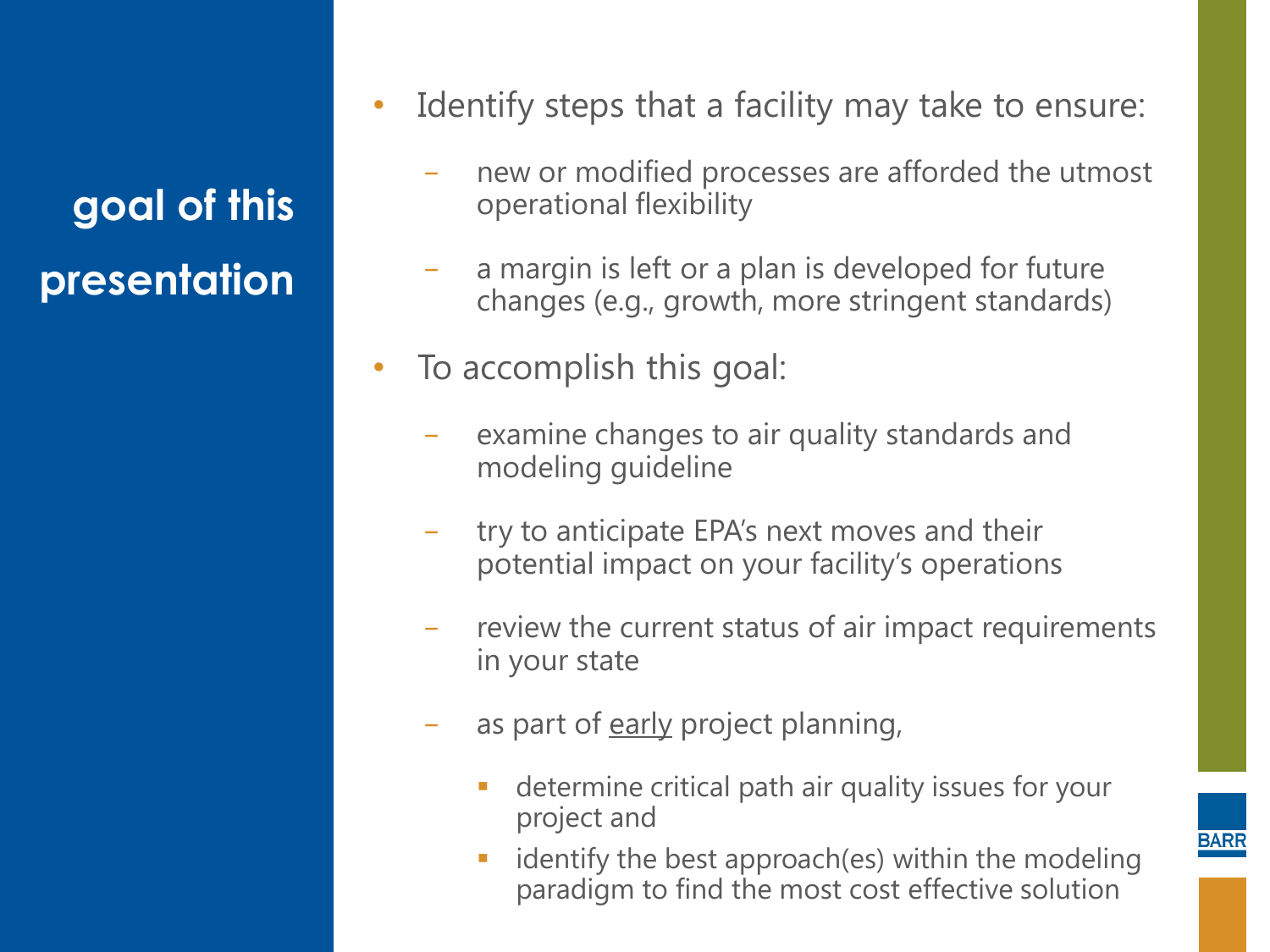**if the thunder doesn't get you, then the lightening will**



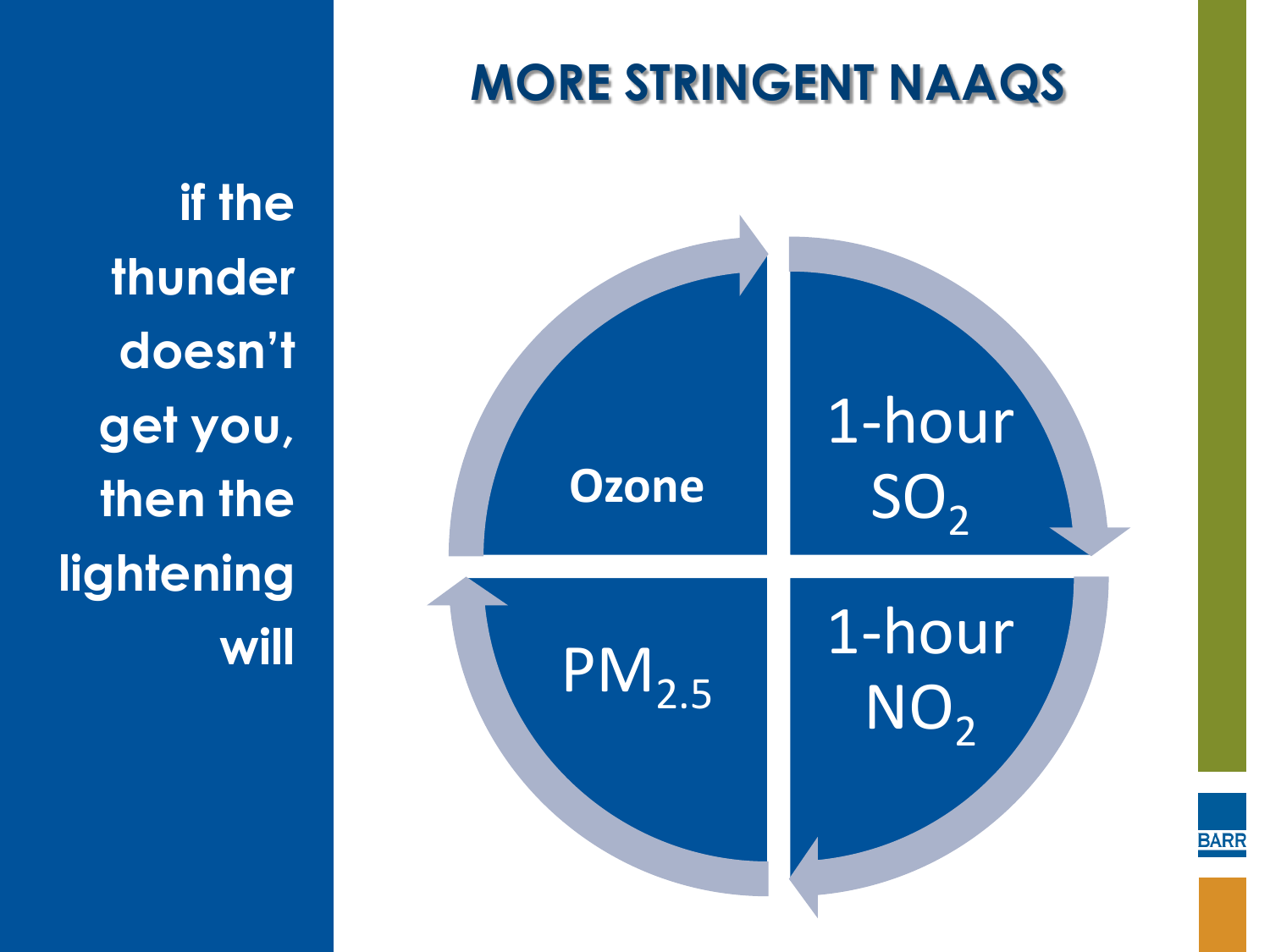**SO<sup>2</sup> implementation** • June 2, 2010 – EPA establishes 1 hour  $SO<sub>2</sub>$  NAAQS for the first time

− ≤75 ppb (197 µg/m<sup>3</sup> )

- August 10, 2015 EPA finalizes the  $SO<sub>2</sub>$  Data Requirements Rule (DRR)
	- − provided air agencies with flexibility to use monitoring or modeling to designate attainment

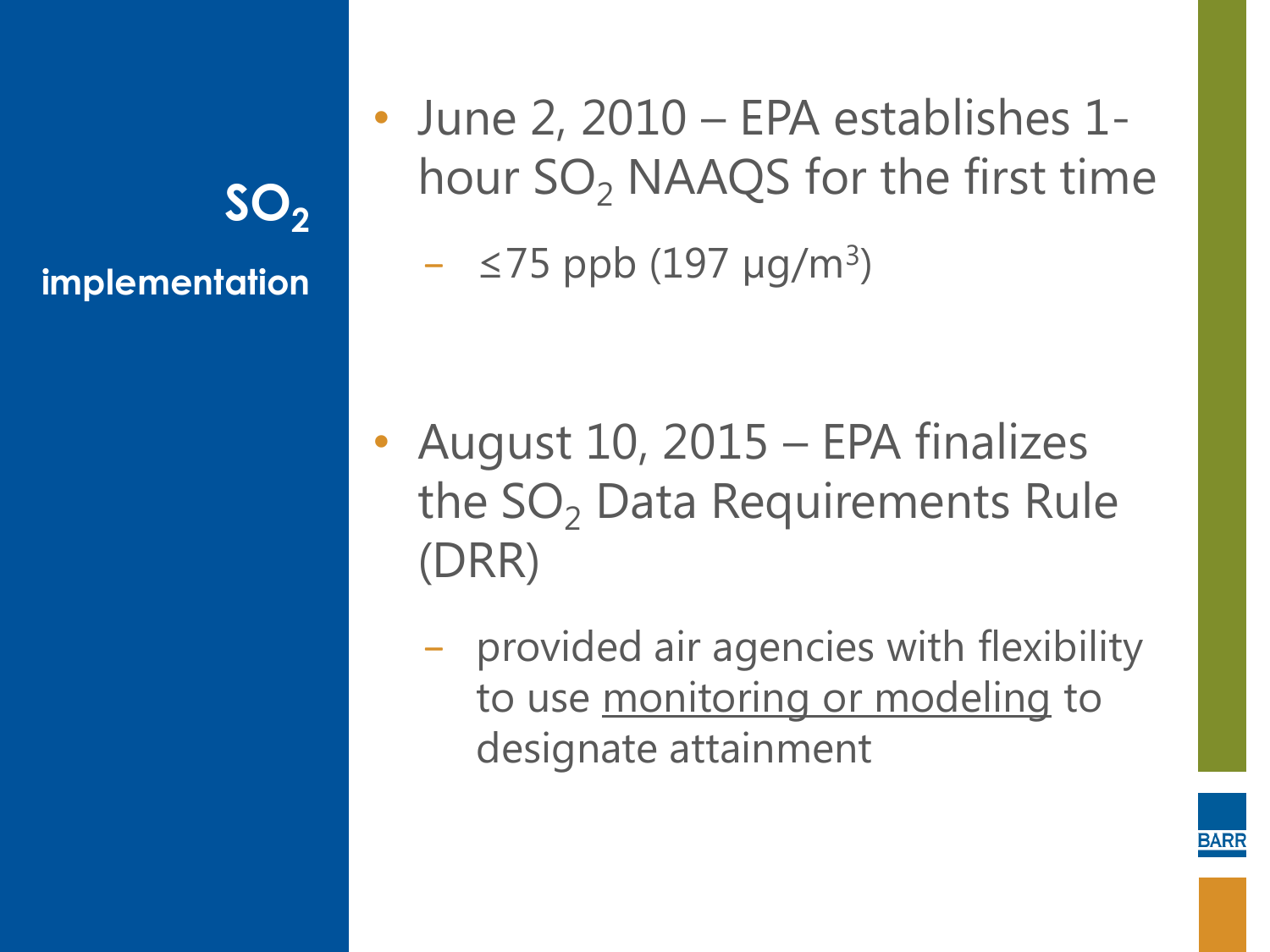**SO<sup>2</sup> implementation (So, what does this mean for my plant/ company if I don't have SO<sup>2</sup> issues?)**

- EPA has begun to use air quality modeling instead of monitoring for  $SO_2$  for attainment designations
	- − How long before modeling is used for other pollutants as well?

• Nonattainment = more evaluation (\$), more potential controls (\$\$), more scrutiny and oversight

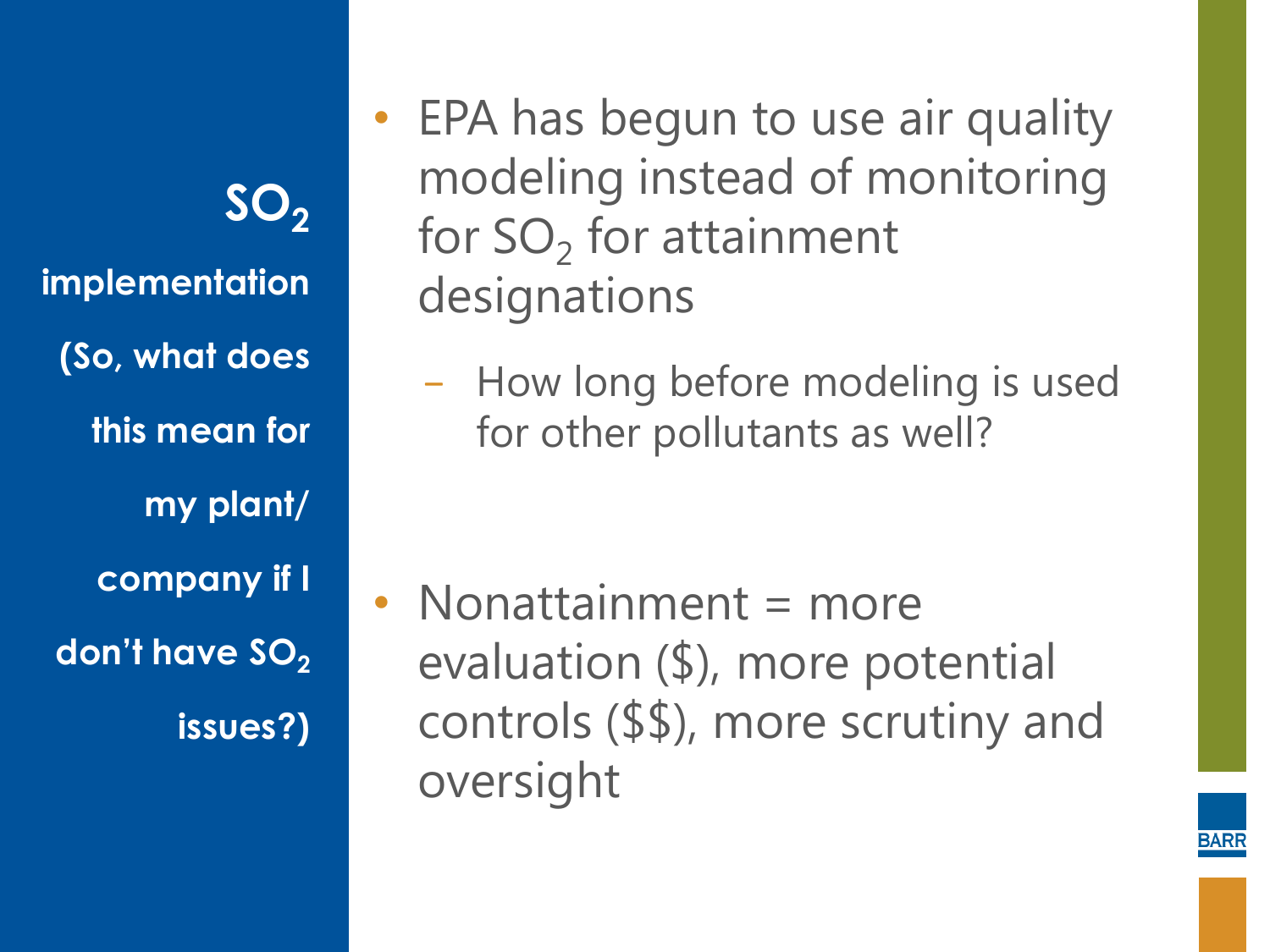**PM2.5 implementation**

- January 15, 2013 EPA reduces primary annual NAAQS -  $15 \mu g/m^3$  to  $12 \mu q/m^3$
- May 20, 2014: EPA issues *"Guidance for PM2.5 Permit Modeling"*
	- − acknowledged limitations in modeling  $PM_{2.5}$
	- − secondary PM<sub>2.5</sub> formation due to NO<sub>x</sub>,  $SO_2$ , VOC, or ammonia emissions/reactions
	- − states applying guidance to non-major sources
	- − assessment requirements determined by direct  $PM_{2,5}$  and precursor emissions

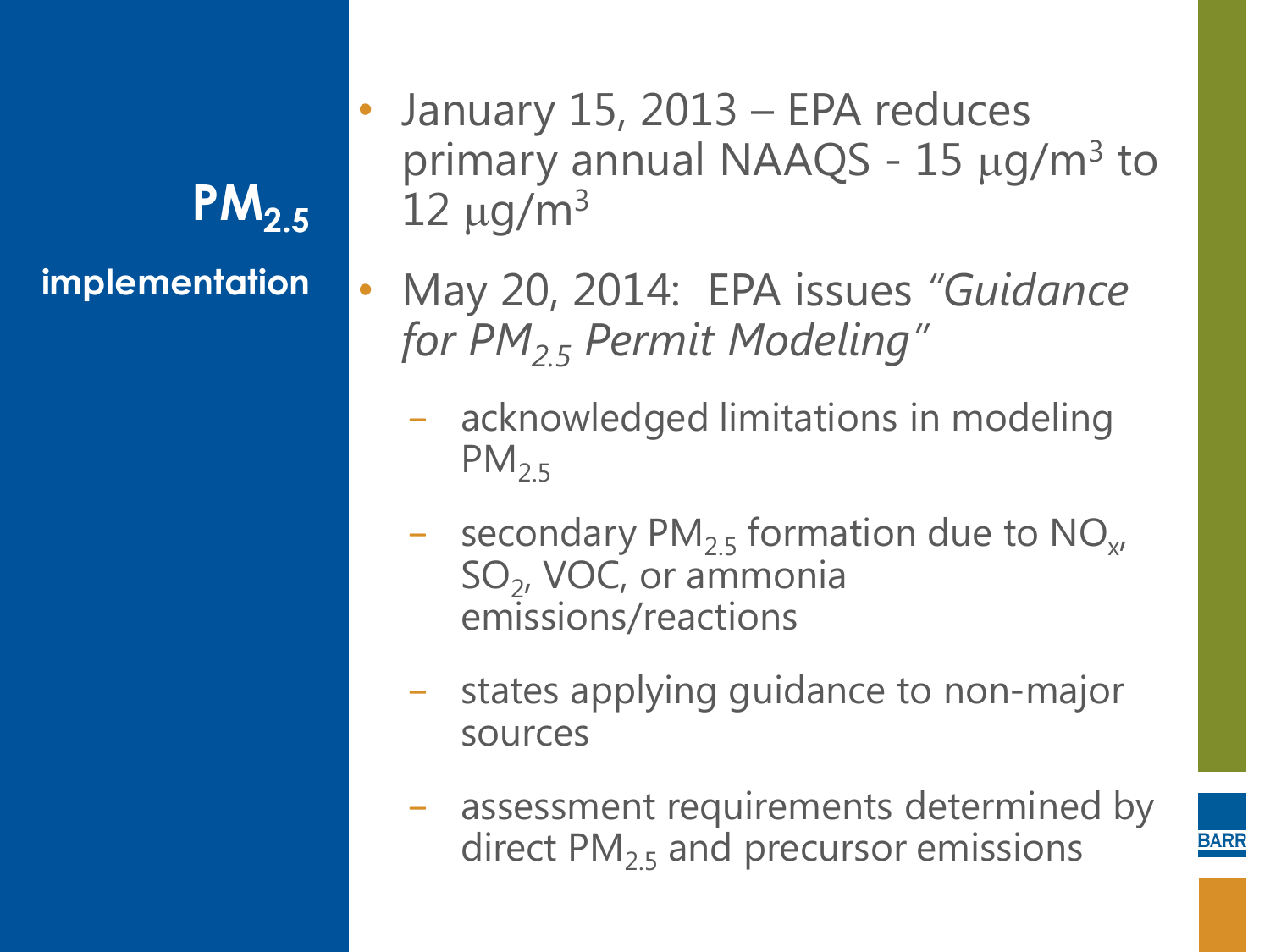**O<sup>3</sup> implementation**

- December 28, 2015 EPA reduces primary 8-hour NAAQS from 0.075 ppm to 0.070 ppm
- Draft EPA modeling guideline provides "new" ways to include ozone air quality evaluations in permitting analyses

• Appendix W…

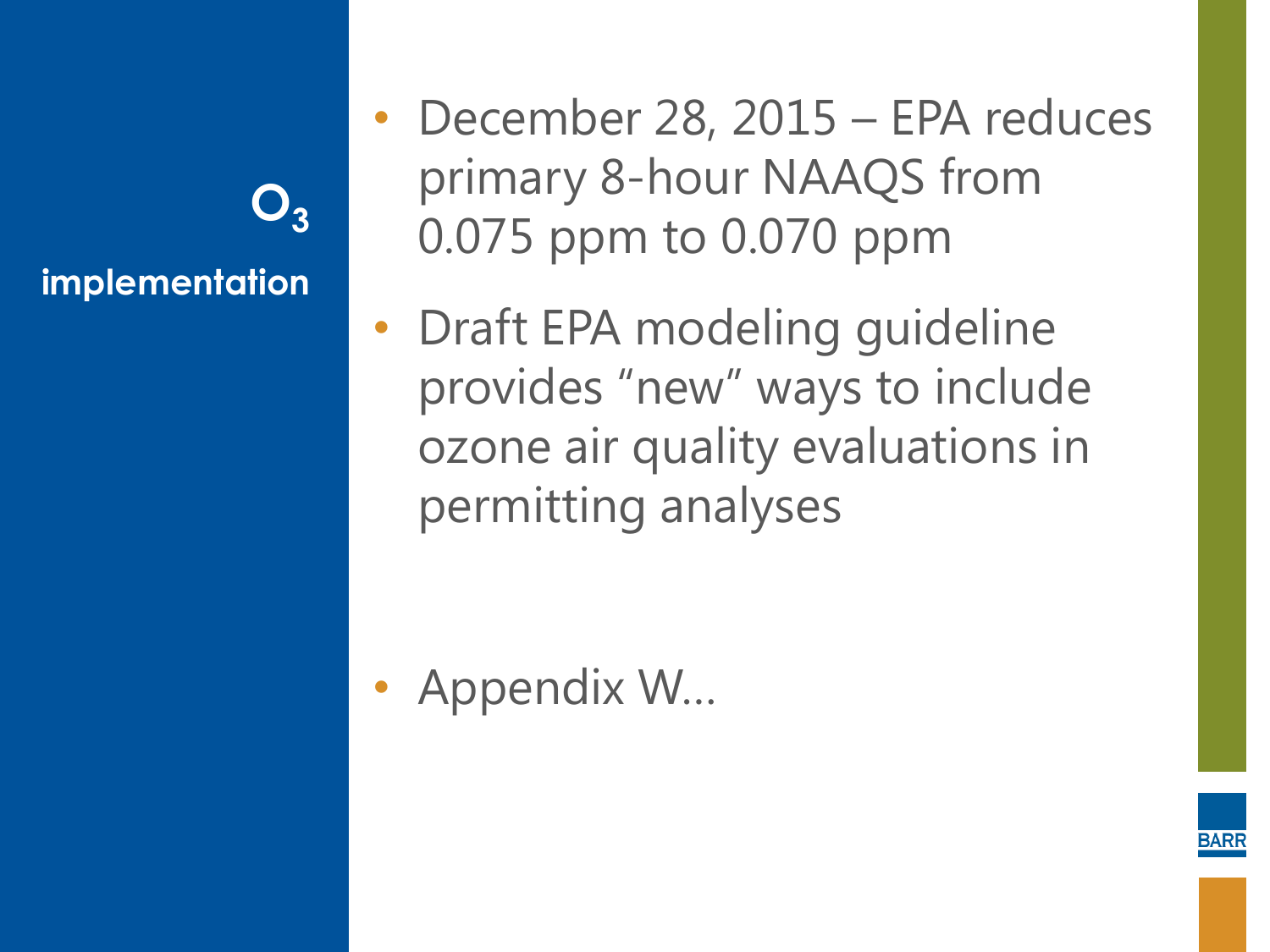revisions to the **Guideline** on Air **Quality Models** 

- July 29, 2015 EPA proposes revisions to its Guideline on Air Quality Models
	- − updates to current EPA-preferred models
	- − analytical techniques to address ozone and secondary  $PM_{2.5}$

- Final Rulemaking expected November 2016
	- − roll-out anticipated at Nov. 15 Regional, State, and Local Modelers' Workshop

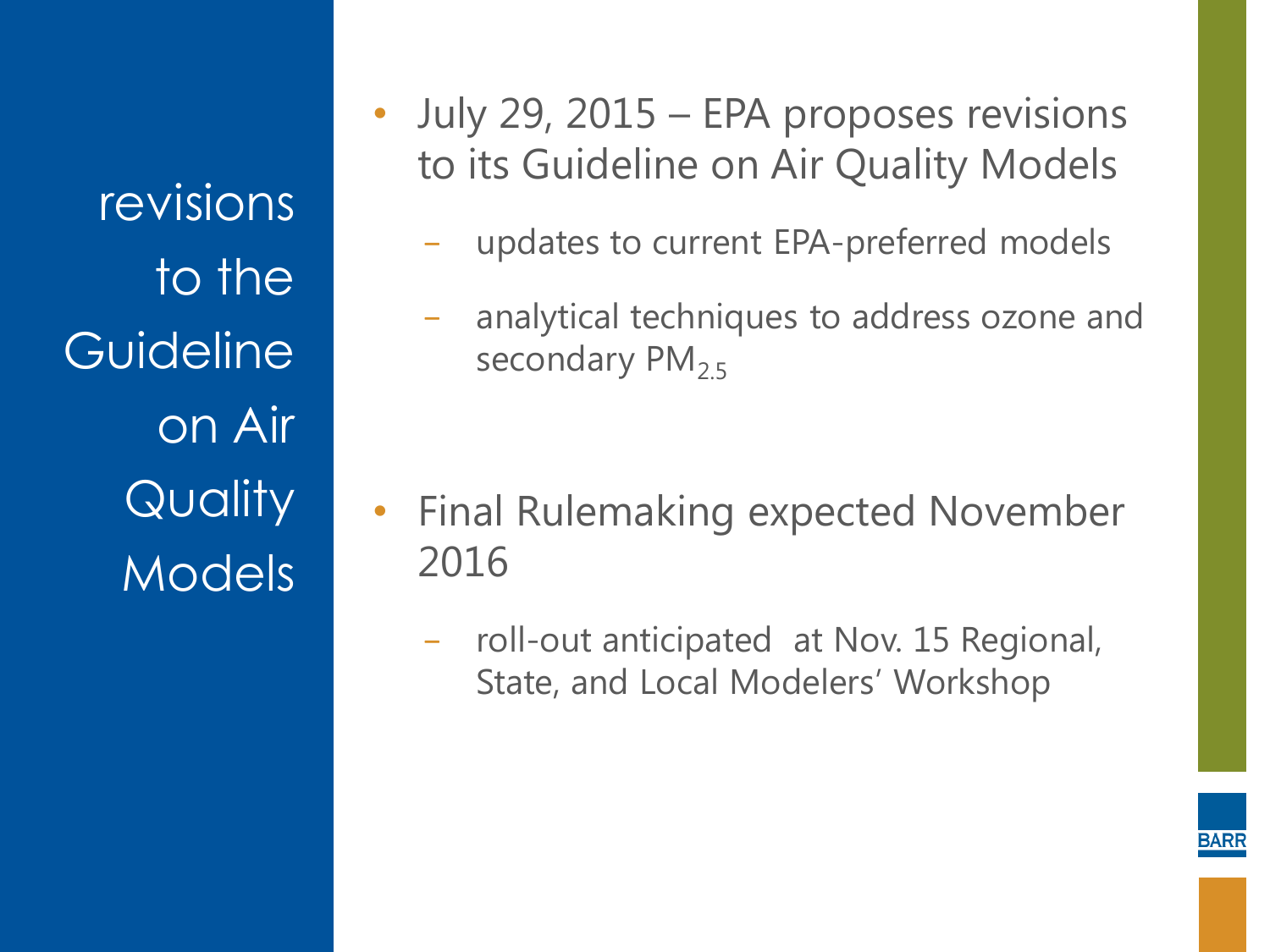revisions to the **Guideline** on Air **Quality** Models (cont.)

- proposed technical enhancements to EPA's workhorse model (AERMOD)
	- updated Tier 2 and Tier 3 techniques for NO<sub>2</sub> modeling
	- − updated algorithms to assess impacts during low wind conditions (adjusted u\*)
- **Note:** these changes improve model accuracy and should be beneficial to regulated sources
	- − AERMOD v16216 (coming shortly)
- long-range transport and visibility (CALPUFF yes/no?)
	- Our guess is that CALPUFF stays as there are no simple alternatives at this point; no confirmation

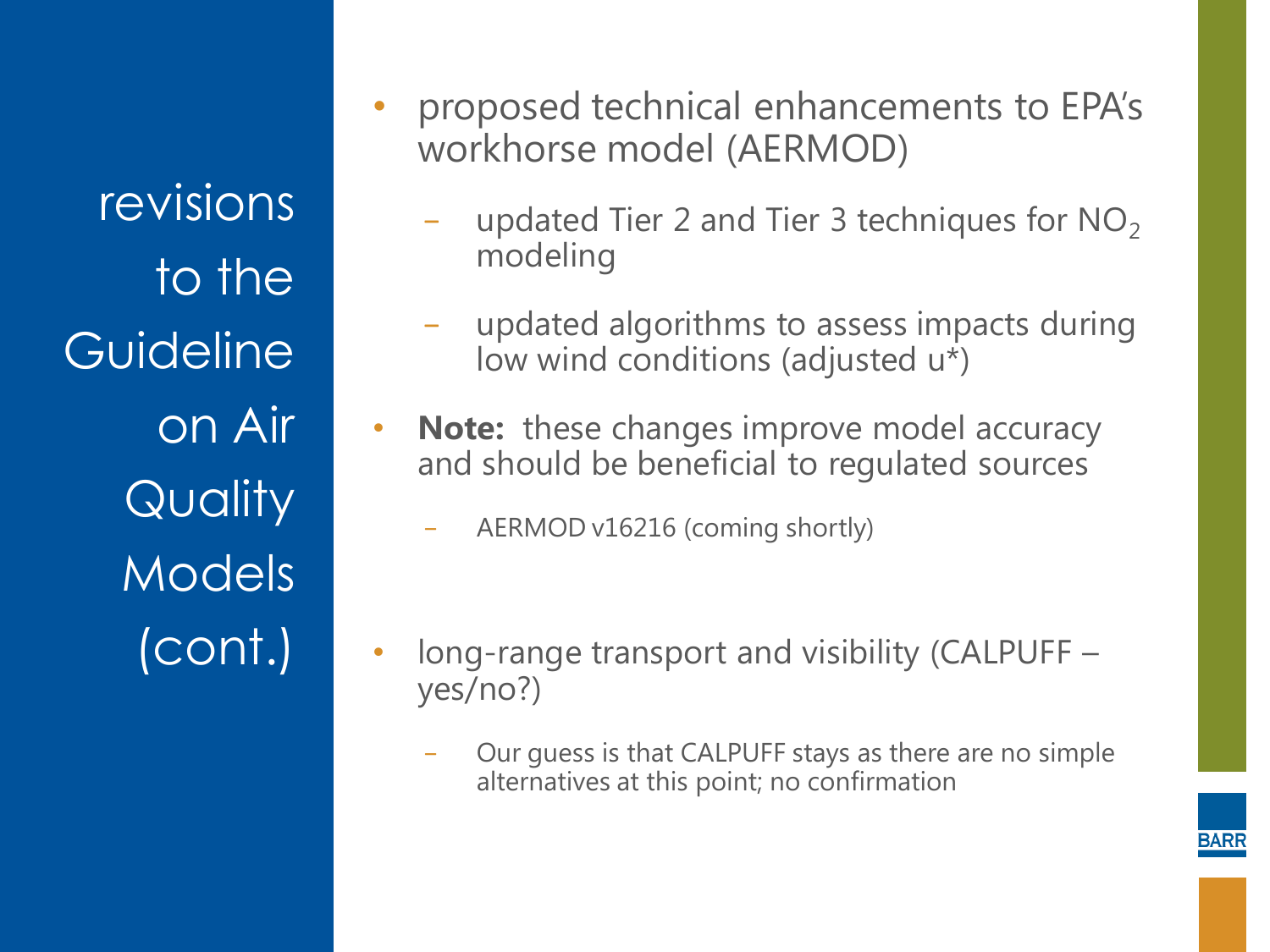revisions to the **Guideline** on Air **Quality** Models (cont.)

- Ozone and  $PM_{2,5}$  modeling
	- − Tiered approach:
		- Tier 1 National Model Emission Rates for Precursors (MERPs)
		- Tier 2 screening approach based upon "local" emission/impact relationships
		- Tier  $3$  photochemical modeling
	- − new draft SILs for PM<sub>2.5</sub> and ozone published by EPA in August 2016; will likely be used as part of above tiered approach
		- Ozone 1 ppb (8-hour)
		- PM2.5  $-$  1.2  $\mu$ g/m<sup>3</sup> (24-hour)

0.2 or 0.3  $\mu$ g/m<sup>3</sup> (Annual)

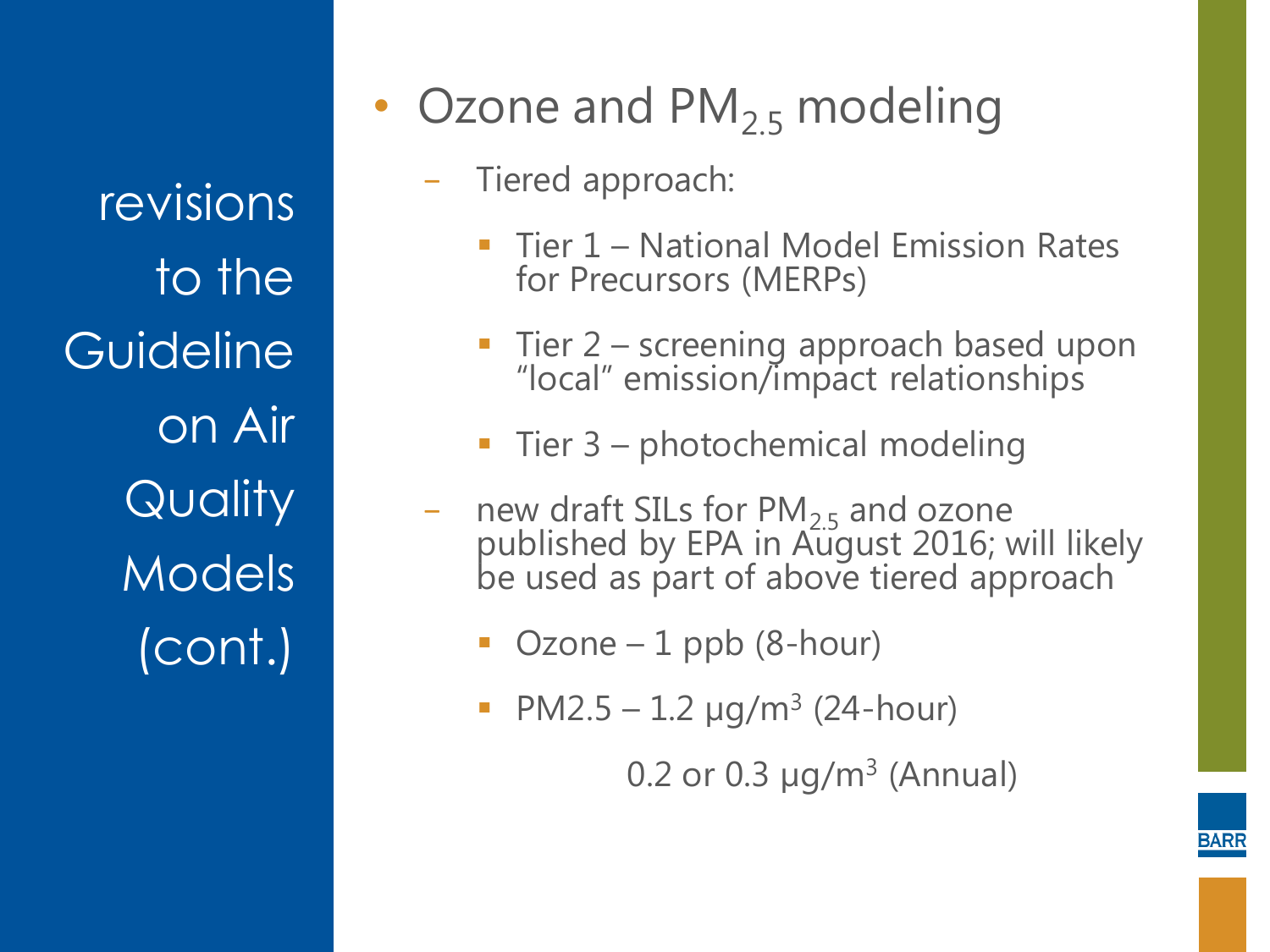What are the MERPs going to be?

- EPA has been in "lock down" mode prior to the Modeling Conference
- However, previous information can be used to obtain an idea about their approach

- Summary: Significant changes are on the horizon…
	- **Interagency Workgroup on Air** [Quality Modeling Phase 3 Summary](http://www3.epa.gov/ttn/scram/11thmodconf/IWAQM3_NFI_Report-07152015.pdf)  [Report: Near-Field Single Source](http://www3.epa.gov/ttn/scram/11thmodconf/IWAQM3_NFI_Report-07152015.pdf)  [Secondary Impacts](http://www3.epa.gov/ttn/scram/11thmodconf/IWAQM3_NFI_Report-07152015.pdf), July 2015

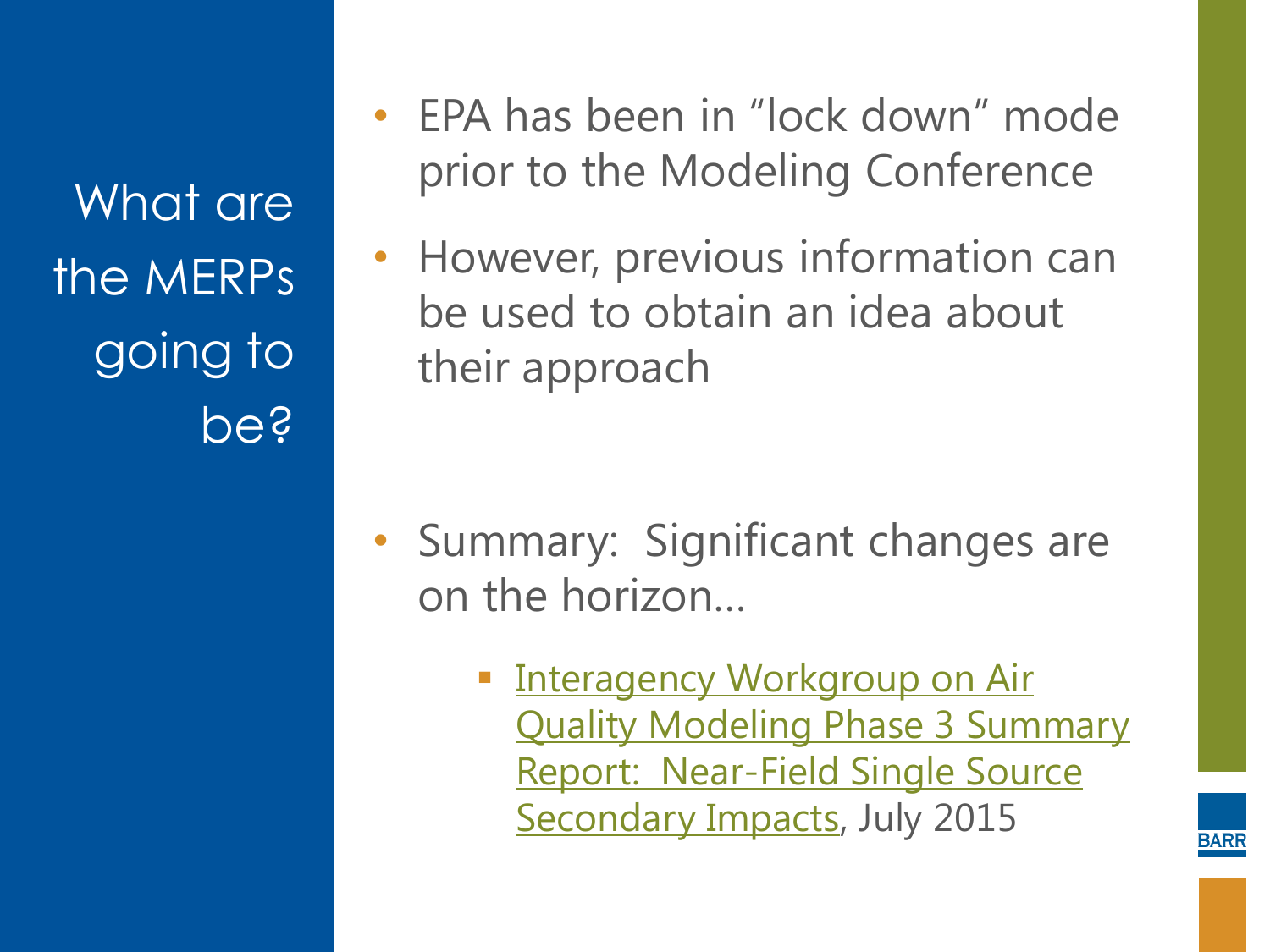#### What are the MERPs going to be?



Page 18: Figure 5-4 100 tons per year and 300 tons per year of NOx

8-hour ozone SIL  $1.0$  ppb

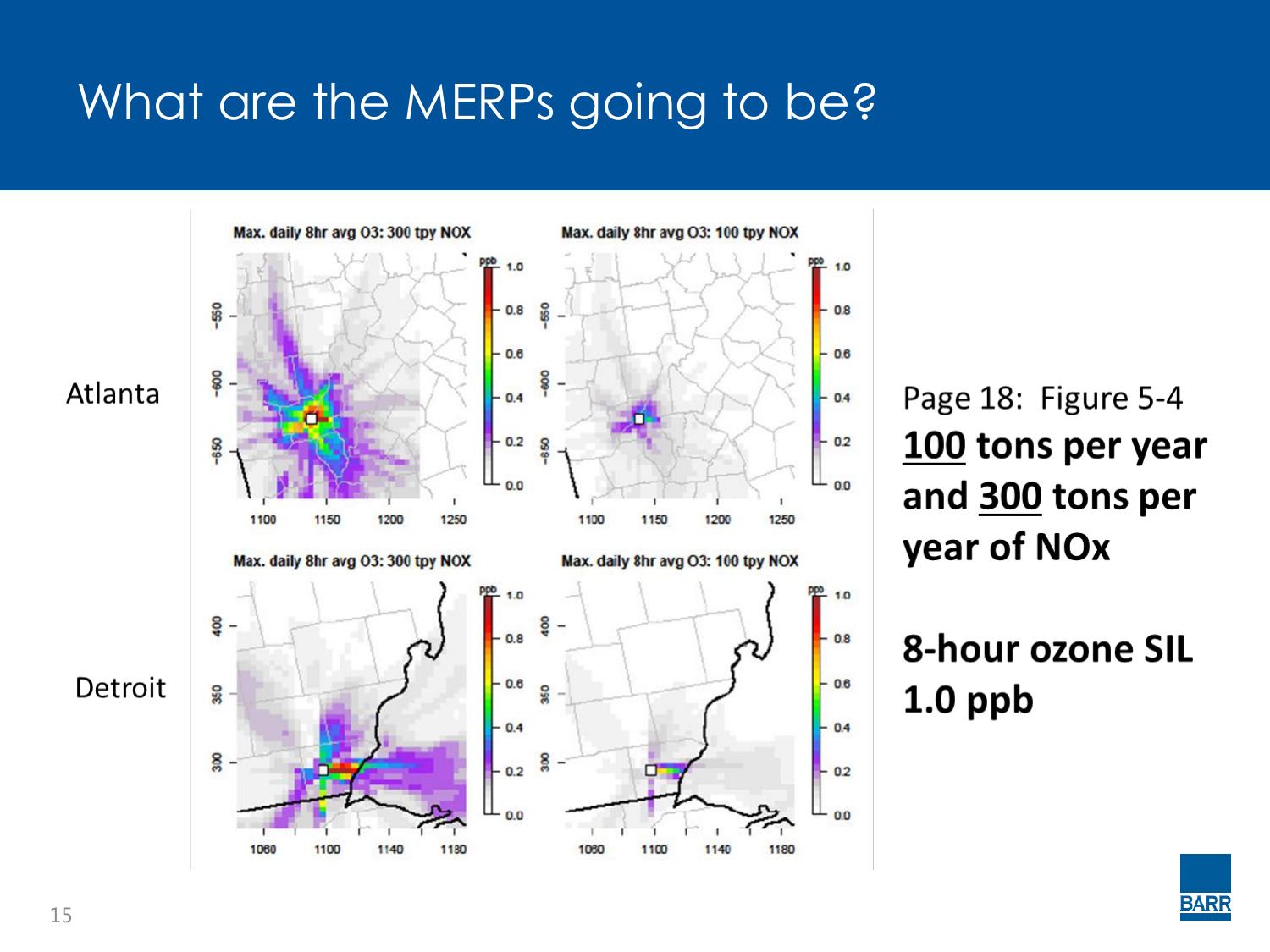#### What are the MERPs going to be?



Page 16: Figure 5-1 **100 tons per year and 300 tons per year of SO2** 

**Annual PM2.5 SIL 0.2 or 0.3 ug/m3**

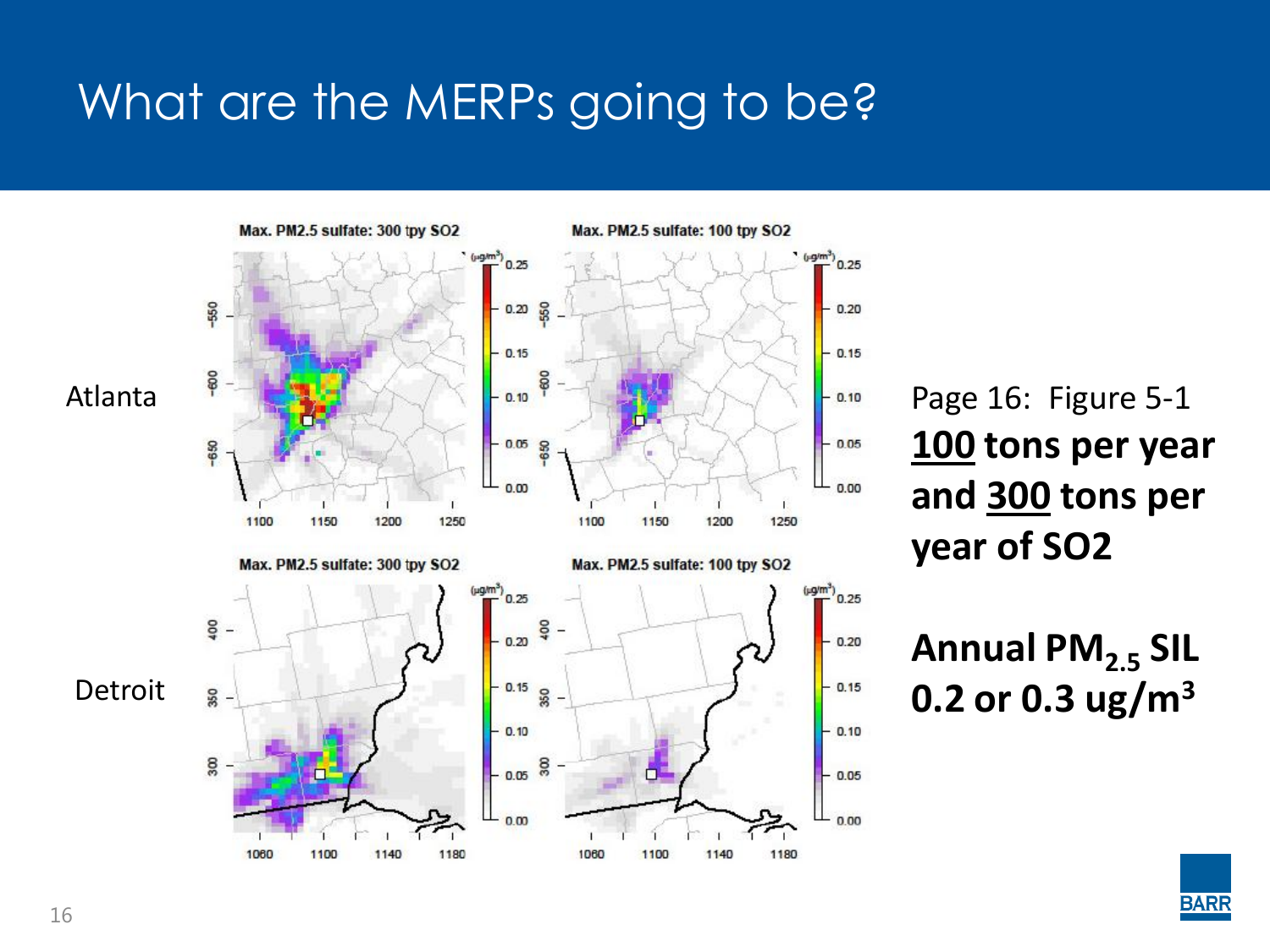#### Photochemical Modeling

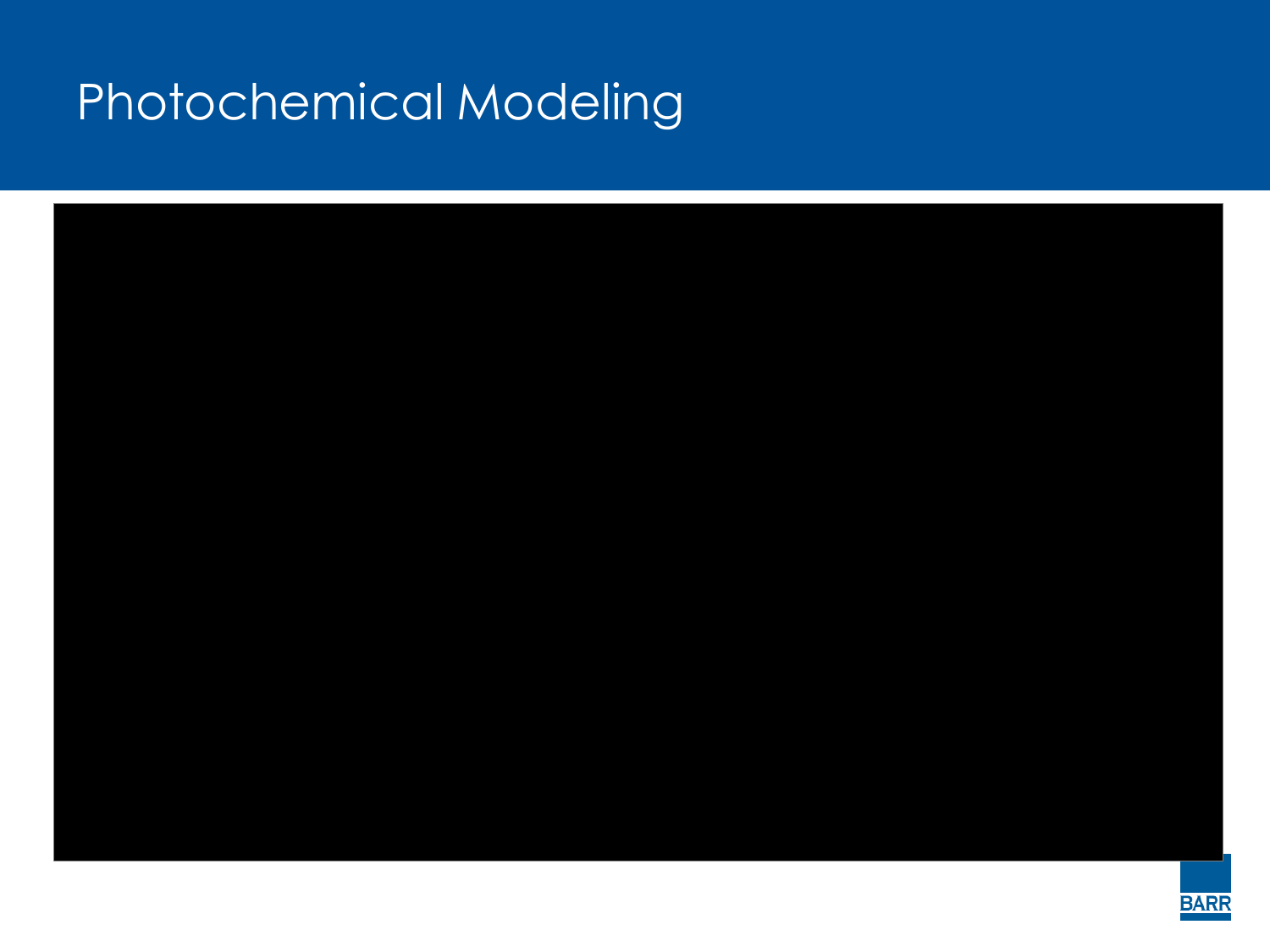revisions to the **Guideline** on Air **Quality** Models (cont.)

- What do the Appendix W revisions mean to you?
	- − modeling techniques becoming more refined (i.e., more complex)
	- − EPA continues to provide general guidance, but says –
		- **E** "Agency decisions are based on case-by-case determinations"

− anticipate possible modeling for ozone (VOC/NO<sub>x</sub>) and secondary  $PM_{2.5}$  (SO<sub>2</sub>/NO<sub>X</sub>) using SILs

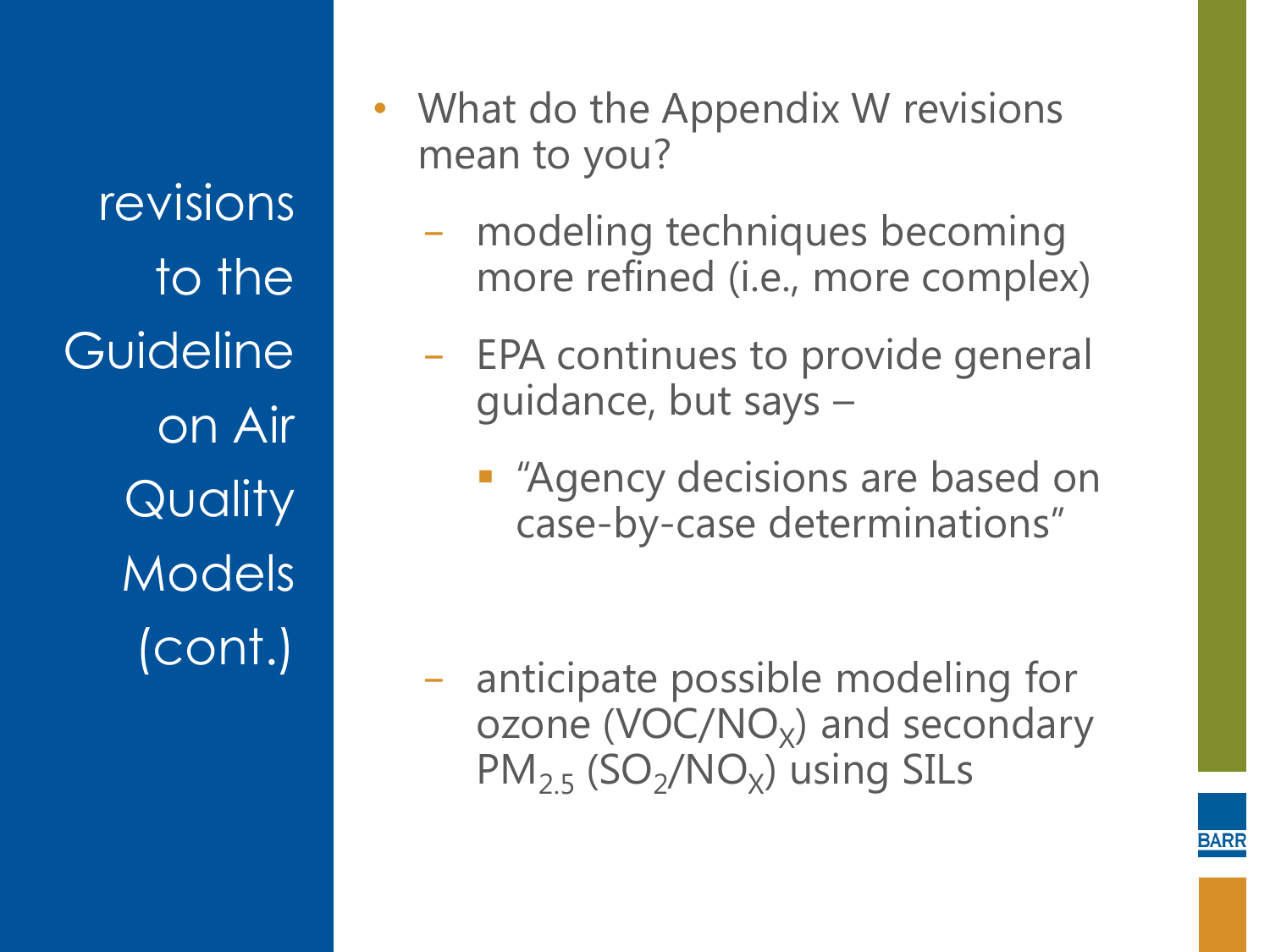statespecific modeling guidance



- each Region 5 state has its own guidance for modeling minor sources of criteria pollutants and air toxics
- **example:** Michigan criteria pollutant program
	- − March 3, 2015 MDEQ issues *"Dispersion Modeling Guidance for Federally Regulated Pollutants"*
	- − focused on "allowable emissions"
	- new sources/mods excluded if facility-wide PTE < Significant Emission Rate (SER)
	- air impact demonstration required for minor changes to sources with facility-wide PTE > SER unless specified stack/building height criteria are met
- **example:** Ohio air toxic rules
	- include modeling requirements for new/modified sources of air toxic emissions along with specific air quality concentrations [\(http://codes.ohio.gov/orc/3704](http://codes.ohio.gov/orc/3704))
		- using "Review of New Sources of Air Toxic Emissions, Option A"

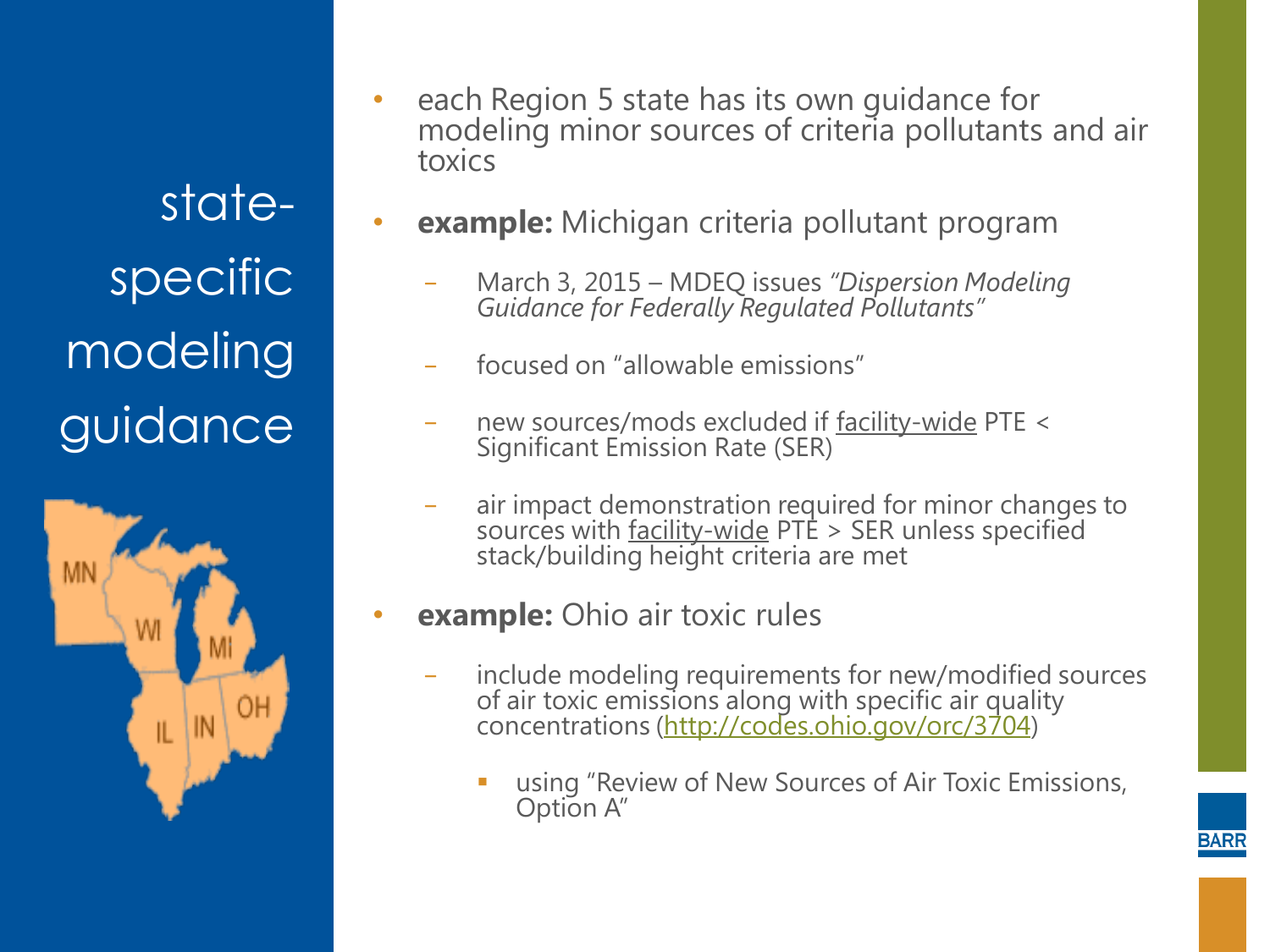#### typical flow for new projects



**BARR**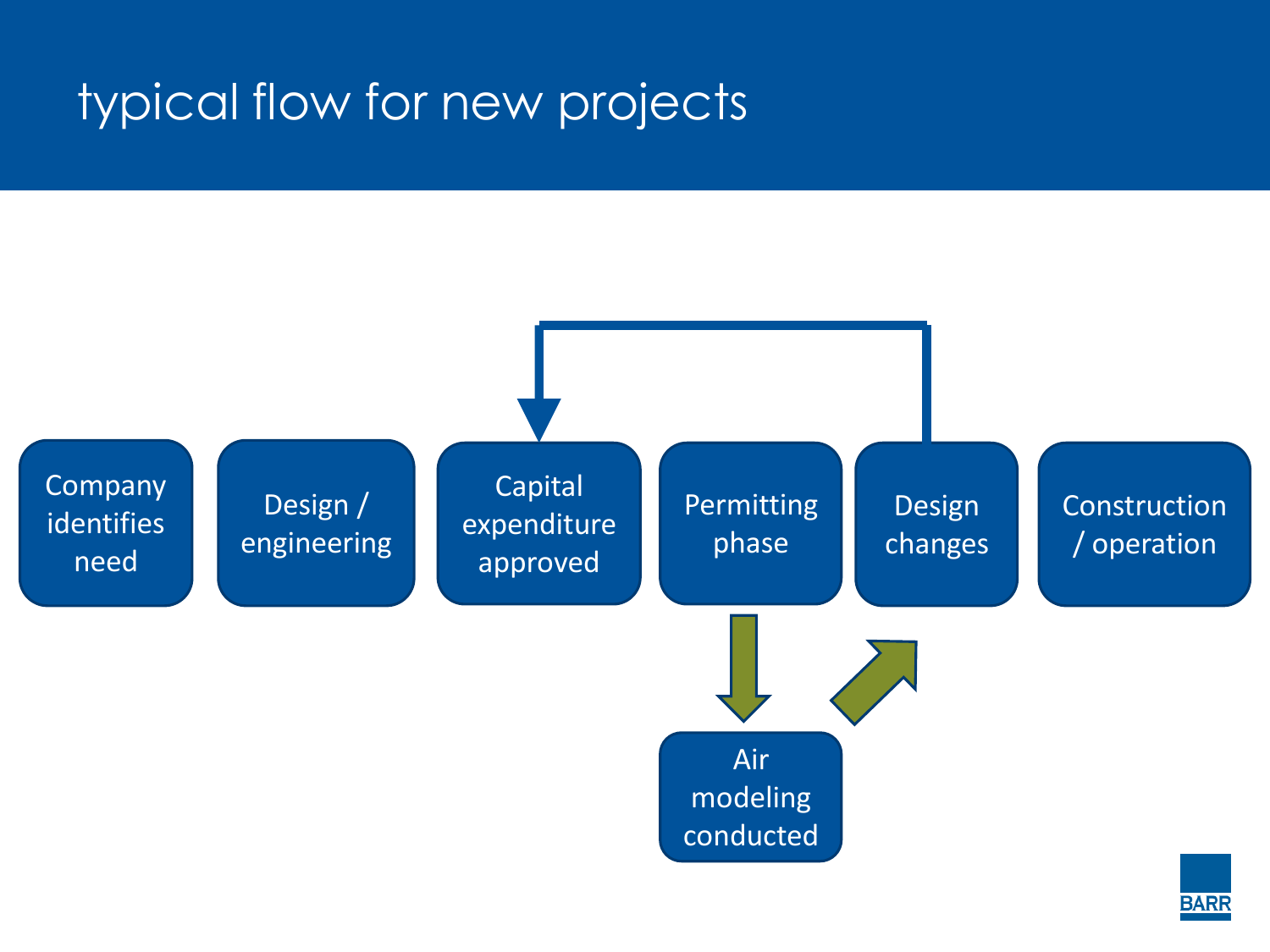#### recommended flow for new projects



**BARR**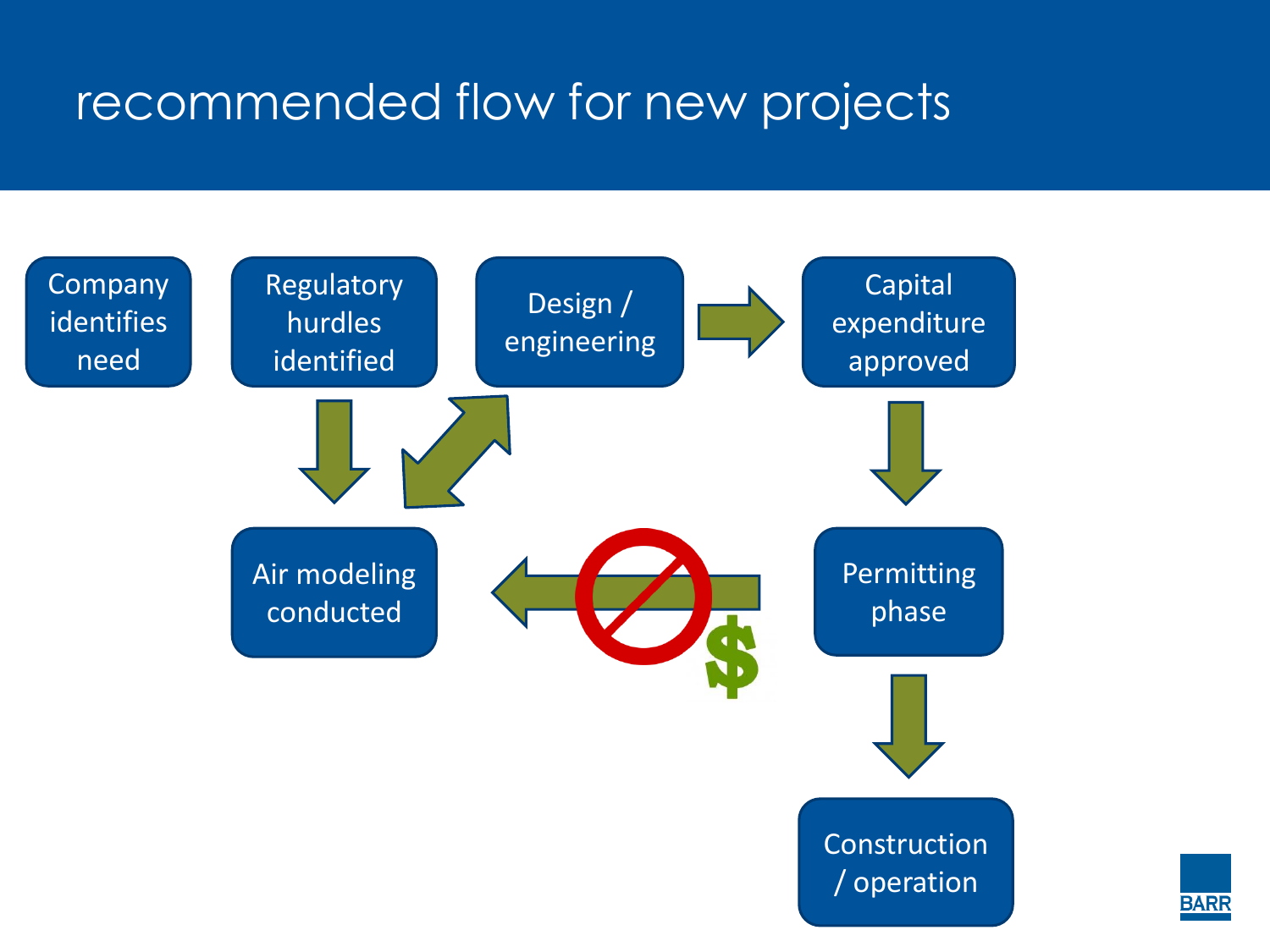tips for optimizing flexibility

- conduct preliminary modeling before committing to a set facility/process design
- identify the most important pollutants and any state-specific requirements
- use all the tools in the toolbox
	- project impacts stay below SILs
	- − NO<sub>x</sub>-NO<sub>2</sub> conversion techniques
	- − meteorological datasets
	- background concentration reductions

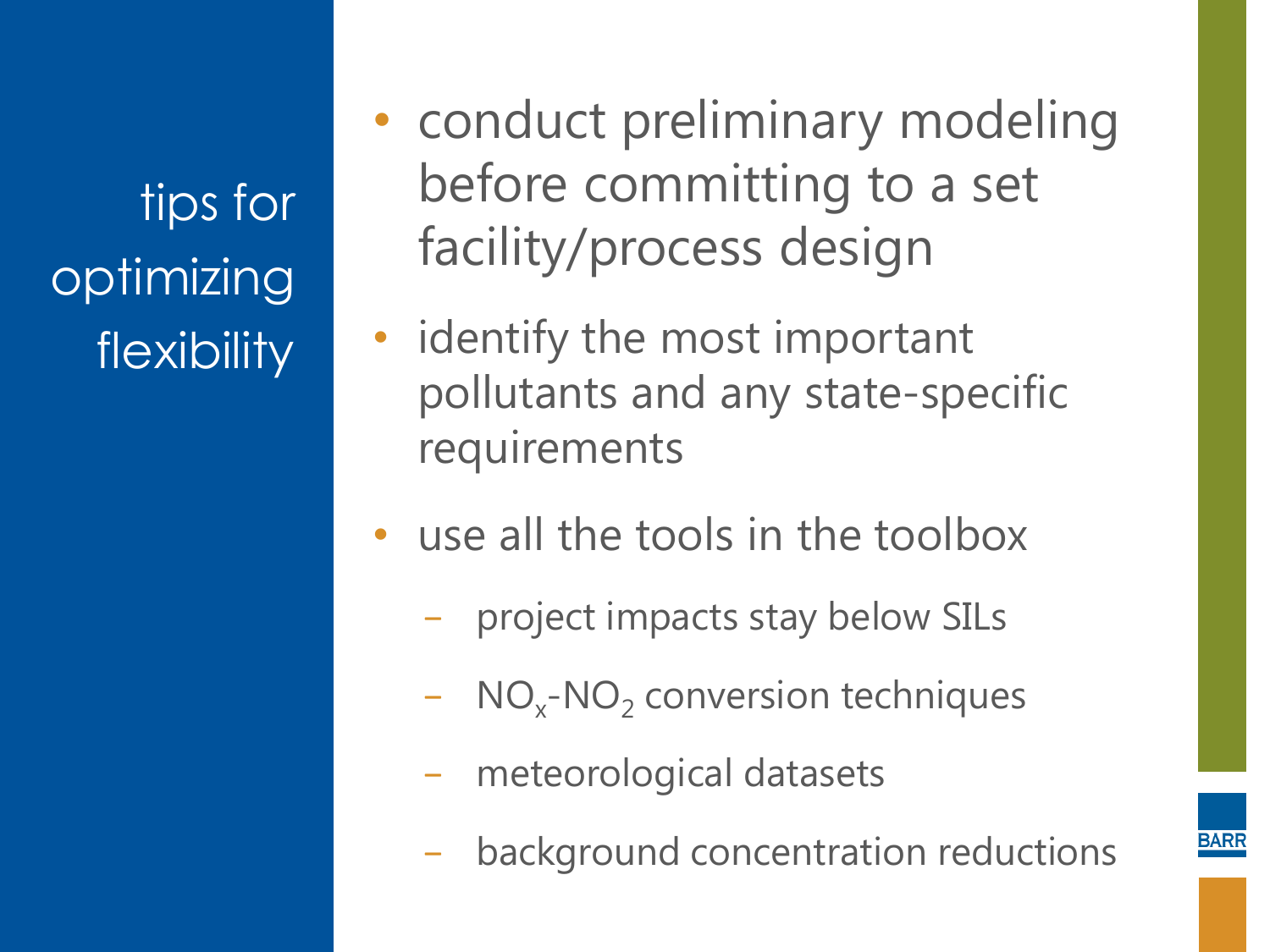tips for optimizing flexibility

- assess the potential impact of anticipated attainment designations (i.e., nearby is close enough)
- track background concentrations and identify "nearby sources" in your area to understand the circumstances you will face if you have to conduct a cumulative analysis

#### **Bottom line:**

- understand your AQ situation before discussing your project with the permitting agency
- be prepared for a multi-step evaluation when you have a project that will require air quality analyses